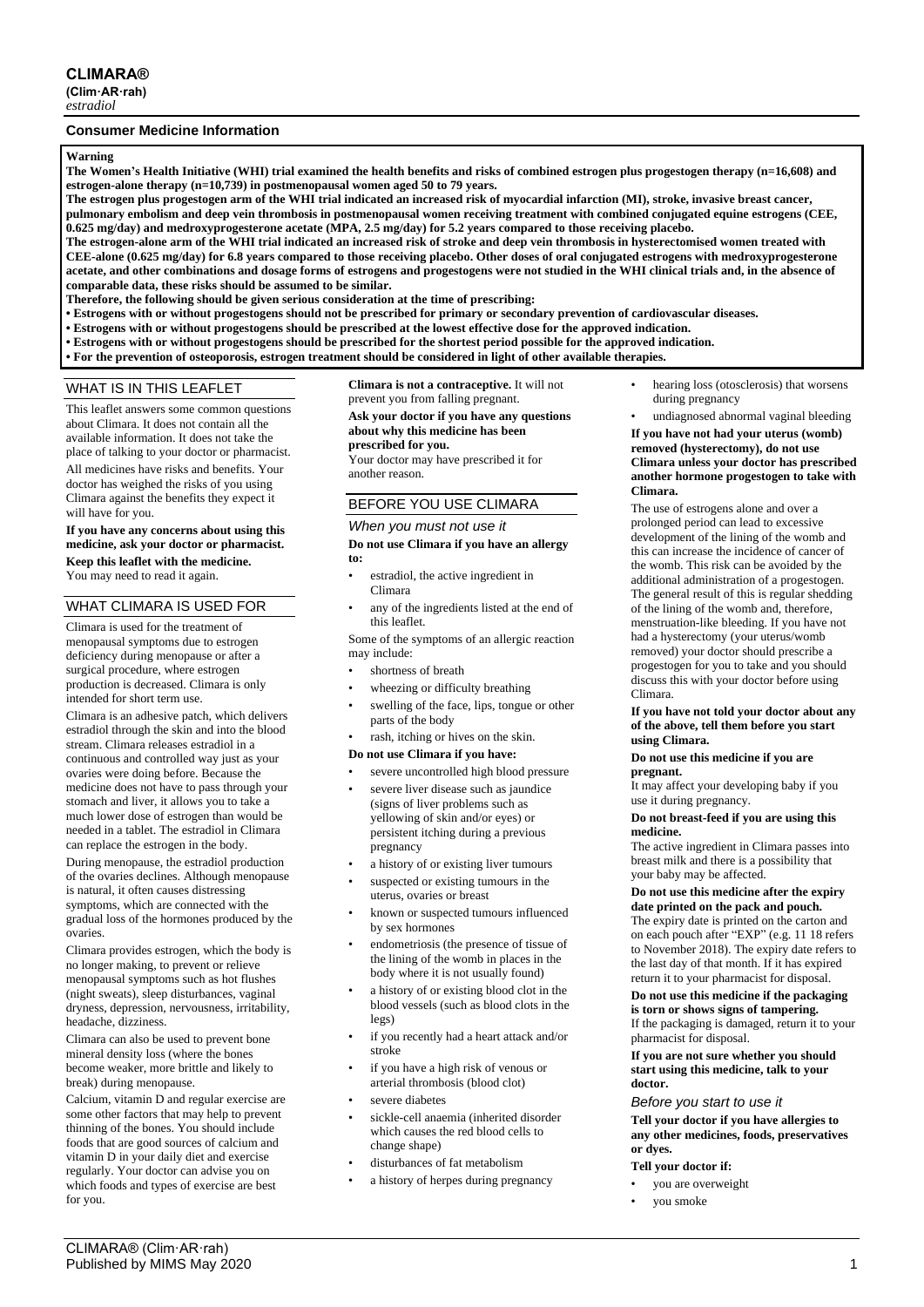- you or anyone in your immediate family has had blood clots (thrombosis)
- systemic lupus erythematosus (SLE, a chronic inflammatory disease)
- you have any planned hospitalisation, surgery or prolonged immobilisation

Studies have suggested that HRT may be associated with an increased risk of developing blood clots. You have an increased risk of a blood clot if you have any of the above risk factors. In addition to these, there may be other risk factors. In the case of a combination of factors, the risk may be higher than simply adding two individual risks.

Talk to your doctor if you have any concerns. Using Climara may also increase your risk of coronary heart disease. Tell your doctor if you experience chest pain or discomfort. Using Climara may increase your risk of gall bladder disease. This is because estrogen stimulates the liver to remove more cholesterol from blood and divert it to the gallbladder.

Before being prescribed Climara, your doctor should perform a thorough medical and gynaecological examination (including the breasts and a pap smear). Your doctor will also note your family medical history and exclude pregnancy.

# **Tell your doctor if you have or have had any of the following medical conditions:**

- diabetes
- high blood pressure
- varicose veins
- otosclerosis (a type of hearing loss)
- endometriosis (the presence of tissue of the lining of the womb in places in the body where it is not normally found)
- multiple sclerosis
- epilepsy
- porphyria (inherited or acquired disorder of certain enzymes)
- tetany (mineral imbalance in the body that results in severe muscle spasms)
- chorea minor (disorder characterised by irregular and involuntary muscles)
- kidney or heart disease
- tumours in the pituitary gland
- yellowing of the skin and/or eyes (cholestatic jaundice) with previous estrogen use or during pregnancy
- migraine
- a high level of triglycerides (fats) in the blood
- high or low calcium levels in the blood
- an underactive thyroid gland
- (hypothyroidism)
- an abnormal build-up of blood vessels in the liver (hepatic haemangioma)
- chloasma (yellowish brown pigmentation patches on the skin, particularly of the face); if so, avoid too much exposure to the sun or ultraviolet radiation
- asthma
- systemic lupus erythematosus (SLE; a disease affecting the skin all over the body)
- tumours in the womb or liver

• hereditary angioedema, an inherited disorder where repeated episodes of severe swelling occur

Tell your doctor if you are 65 years or older when HRT is initiated. The reason is that there is limited evidence from clinical studies that hormonal treatment may increase the risk of significant loss of intellectual abilities such as memory capacity (dementia).

If Climara is used in the presence of any of the conditions listed above you will need to be kept under close observation. Your doctor can explain this to you. Therefore, if any of these apply to you, tell your doctor before starting to use Climara.

## *HRT and cancer*

# *Endometrial cancer*

The risk of cancer of the lining of the womb (endometrial cancer) increases when estrogens are used alone for prolonged periods. Taking a progestogen in addition to the estrogen lowers this risk.

Please inform your doctor if you frequently have bleeding irregularities or persistent bleeding during the treatment with Climara.

# *Breast cancer*

Tell your doctor if you have suffered from fibrocystic disease of the breasts (lumps in the breast) or if you have first degree relatives (mother, sisters, daughters) who have had breast cancer.

Breast cancer has been diagnosed slightly more often in women who use hormone replacement therapy (HRT) than in women of the same age who do not use HRT. If you are concerned about this information you should discuss this with your doctor. It is recommended that yearly breast examinations are conducted and regular breast self examination (monthly) should be carried out.

HRT has been reported to result in an increased number of abnormal mammograms requiring further evaluation.

# *Ovarian cancer*

Some observational studies show a slightly increased overall risk of developing ovarian cancer in women who have used HRT compared to women who have never used HRT. In women currently using HRT, this risk was further increased. These associations have not been shown in all studies. There is no consistent evidence that the risk of developing ovarian cancer is related to the duration of use of HRT. However, the risk may be more relevant with long-term use (for several years).

# *Liver tumour*

During or after the use of hormones such as those that are contained in Climara, benign liver tumours have rarely occurred, and malignant liver tumours even more rarely. In isolated cases, bleeding has occurred from such tumours into the abdominal cavity. Although such events are rare, you should inform your doctor about any pain in your upper abdomen that does not disappear within a short time.

## *Taking other medicines*

**Tell your doctor or pharmacist if you are taking any other medicines, including any that you get without a prescription from your pharmacy, supermarket or health food shop.**

Some medicines and Climara may interfere with each other. These include:

- medicines to treat high blood pressure, chest pain and/or irregular heart beat such as ACE inhibitors, verapamil, diltiazem
- macrolide antibiotics (e.g. clarithromycin, erythromycin)
- medication used to treat epilepsy, such as hydantoins, barbituates, primidone, carbamazepine
- rifampicin for the treatment of tuberculosis
- herbal medicines containing St John's Wort
- medicines used to treat HIV such as ritonavir or nevirapine
- some medicines used to treat Hepatitis C Virus (HCV) such as boceprevir, telaprevir
- medicines used to treat fungal infections such as ketoconazole, itraconazole, voriconazole, fluconazole
- grapefruit juice
- medicines used to treat diabetes, such as insulin or anti-diabetic medications

These medicines may be affected by Climara or may affect how well it works. You may need different amounts of your medicines, or you may need to take different medicines. Your doctor and pharmacist have more information on medicines to be careful with or avoid while using this medicine.

# HOW TO USE CLIMARA

**Follow all directions given to you by your doctor or pharmacist carefully.** They may differ from the information contained in this leaflet.

## **If you do not understand the instructions printed on the pharmacist label, ask your doctor or pharmacist for help.**

## *How much to use*

The amount of estrogen you need will depend upon your body's requirements. Your doctor may adjust this amount by changing the size of the patch you use.

### *How to use it*

The best place to apply Climara patches is on your lower abdomen or buttocks. **NEVER put Climara patches on your breasts.** Do not put the patch on your waistline where tight clothes may rub it. Avoid putting the patch on areas where the skin is hairy or folded.

Before applying a Climara patch, make sure your skin is clean and dry. Do not apply the patch to oily, broken or irritated skin.

## **1. Remove Climara from the pouch**

The Climara patch is packed in a protective pouch. Tear open the pouch at the notched corner and remove the patch. Do not use scissors as you may accidentally cut the patch. Do not peel the square silver sticker inside the pouch as this contains the desiccant. **This is not the Climara patch.** Dispose of the pouch once the Climara patch has been applied.

**2. Take the backing off the patch** A clear plastic protective backing which is slightly larger than the patch itself covers the sticky side of the patch. The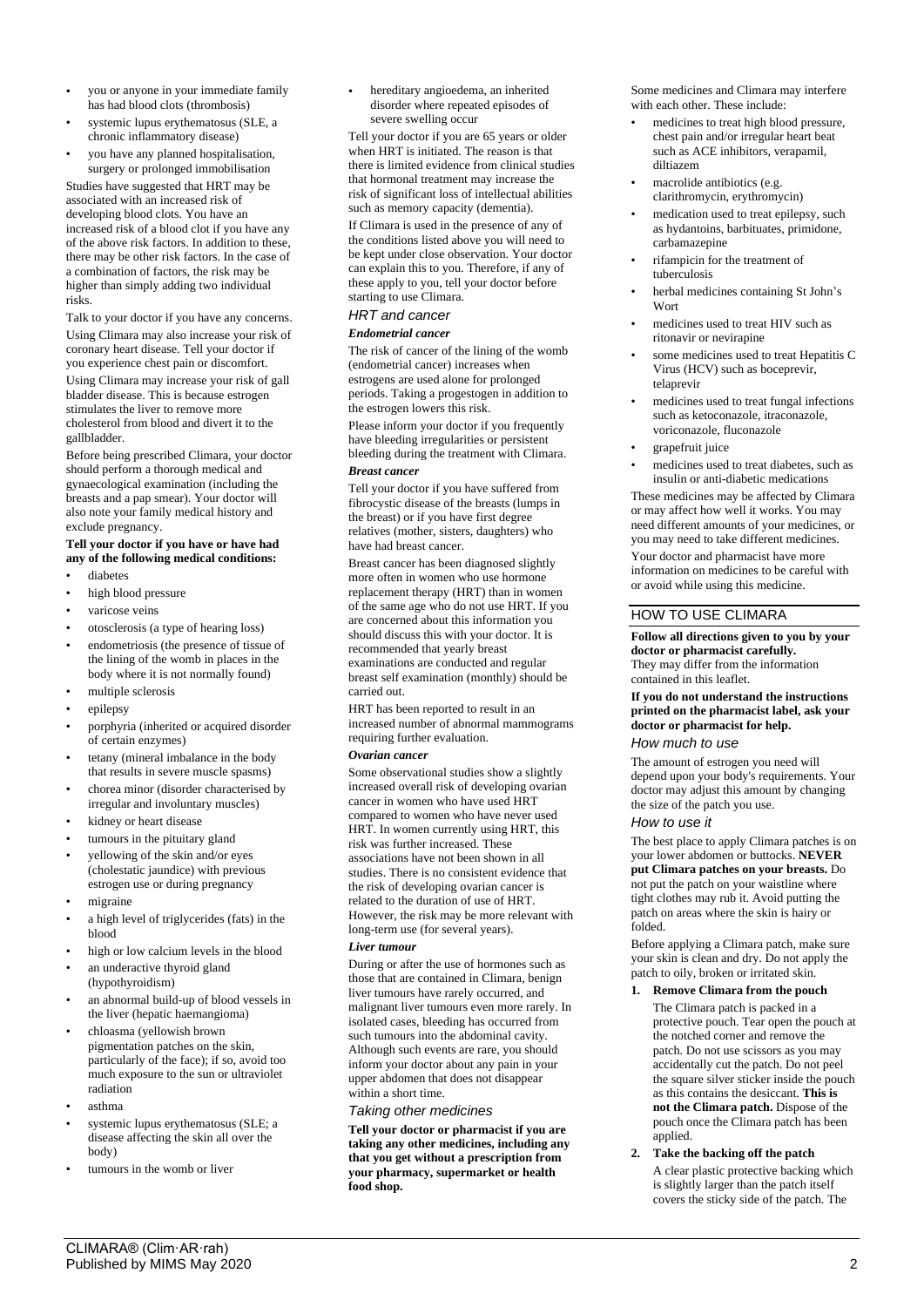backing must be removed before you apply the patch to your skin. Remove the backing by holding the edge of the patch in one hand and peeling the backing off with the other hand from the crease line. Half of the backing will come off, exposing part of the patch. As you apply the patch to your skin, peel off the rest of the backing. Do not touch the sticky side of the patch. Apply the patch immediately after opening the pouch and removing the backing. Throw away the backing.

# **3. Apply the patch to your skin**

Place the sticky side of the patch on a clean, dry area of skin. Press the patch firmly in place for about 10 seconds. Make sure the patch sticks well, especially around the edges.

## **4. Changing Climara patches** Change the patch once every week

(every 7 days). Remove the old patch and discard it, out of the way of children. Apply your new patch to a **different** area of clean, dry skin. **Do not put the patch on the same area of skin each week.**

## **5. What to do if your patch comes off**

Climara patches are unlikely to fall off. But if the patch does fall off put a new patch on for the rest of the seven days.

## *When to use it*

Climara patches are usually worn continuously, and replaced every 7 days. You should only wear one patch at a time, unless your doctor tells you otherwise.

Your doctor will explain when to start using the patch and if you should use it any other way (for example, for 3 weeks out of 4).

### *How long to use it*

**Your doctor will advise you on how long to use Climara. Your doctor should discuss with you the risks and benefits with extended use of this product and your treatment with hormone therapy should also be re-evaluated at regular intervals.**

Treatment with estrogens such as Climara, with or without progestogens, should be used at the lowest effective dose and for the shortest period of time.

You may have an increased risk of developing breast cancer, heart disease, stroke, blood clots on the lungs and dementia. On the other hand, the risk of hip fractures and bowel cancer may be reduced. Your doctor can discuss these risks and benefits with you, taking into account your particular circumstances.

## *If you forget to use it*

If you forget to change the Climara patch, change it as soon as you remember. One patch only works for 7 days.

If you lose a patch or forget to replace it for several days, irregular bleeding may occur.

# *If you use too much (overdose)*

Estrogen overdose is unlikely with this type of application. In the event of accidental overdose, remove the patch.

**If you are worried, telephone your doctor or the Poisons Information Centre (Australia: 13 11 26 or New Zealand: 0800 POISON or 0800 764 766) for advice, or go to Accident and Emergency at the nearest hospital, if you think that you or** 

## **anyone else may have used too much Climara.**

#### **Do this even if there are no signs of discomfort or poisoning.**

You may need urgent medical attention. Symptoms of an overdose may include nausea, vomiting, breast discomfort, breakthrough bleeding, fluid retention and bloating.

# WHILE YOU ARE USING CLIMARA

### *Things you must do*

**If you are about to be started on any new medicine, remind your doctor and pharmacist that you are using Climara. Tell any other doctors, dentists, and pharmacists who treat you that you are using this medicine.**

#### **Tell your doctor immediately if you become pregnant while using Climara.** The use of Climara should be stopped immediately.

If you are still able to fall pregnant, barrier methods of contraception should be practised (such as condoms or a diaphragm). If there is a chance that pregnancy has occurred, stop using the patch until it has been ruled out.

#### **If you are going to have surgery, tell the surgeon or anaesthetist well in advance that you are using this medicine.** Climara should not be used at least four to

six weeks before surgery.

If irregular menstrual bleeding occurs repeatedly during the use of Climara or if the bleeding in the treatment-free weeks is unusually heavy, tell your doctor.

### **See your doctor at least once a year for a check-up. Some women will need to go more often.**

Your doctor will check your breasts and order a mammogram at regular intervals, check your uterus and cervix and do a pap smear at regular intervals, and monitor your blood pressure

#### **Check your breasts each month and report any changes promptly to your doctor.**

Your doctor or nurse can show you how to check your breasts properly.

## *Stop using it immediately if*

You should stop treatment at once and consult your doctor if you have any of the following conditions:

- your very first attack of migraine (typically a throbbing headache and nausea preceded by visual disturbances)
- worsening of pre-existing migraine, any unusually frequent or unusually severe headaches
- sudden disturbances of vision or hearing
- swollen veins (thrombophlebitis),
- itching of the whole body
- unusual upper abdominal pains that do not disappear within a short period of time
- planned operations/surgery or immobilisation
- seizures
- increase in blood pressure

If you get a blood clot while you are using Climara or there is a suspicion of this you should stop using it immediately and contact your doctor. Warning signs to look out for are:

- coughing blood
- unusual pains or swelling of your arms or legs
- sudden shortness of breath, pain or tightness in the chest
- fainting

Climara must also be stopped at once if you develop jaundice (yellowing of the skin and/or eyes). Tell your doctor immediately if either occurs.

## *Things you must not do*

**Do not use Climara to treat any other complaints unless your doctor tells you to. Do not give your medicine to anyone else, even if they have the same condition as you.**

#### **Do not stop using your medicine or lower the dosage without checking with your doctor.**

If you stop using it suddenly, your condition may worsen or you may have unwanted side effects.

## *What to be careful of*

Excess intake of alcohol during use of HRT has an influence on the treatment. Your doctor will advise you.

## *Other things to know*

- You can bathe, shower or swim when wearing a Climara patch. The patch might, however, become detached from the skin in very hot water or in the sauna.
- You can still drive safely when you are using Climara patches.
- If there are, repeatedly, persistent skin irritations (e.g. persistent reddening or itching at the application site) even if the application site is changed according to the directions given, you should consider stopping treatment.

# SIDE EFFECTS

#### **Tell your doctor or pharmacist as soon as possible if you do not feel well while you are using Climara.**

All medicines can have side effects. Sometimes they are serious, most of the time they are not. You may need medical attention if you get some of the side effects.

#### **Do not be alarmed by the following list of side effects. You may not experience any of them.**

**Ask your doctor or pharmacist to answer any questions you may have.**

**Tell your doctor or pharmacist if you notice any of the following and they worry you:**

- redness, rash, itching, stinging and blisters on the skin after the patch has been removed
- tender or painful breasts, breast enlargement
- irregular menstrual bleeding
- fluid retention (bloating or swelling in the arms, ankles or feet)
- rash or itching
- nausea
- headache
- nervousness or depressive moods
- dizziness